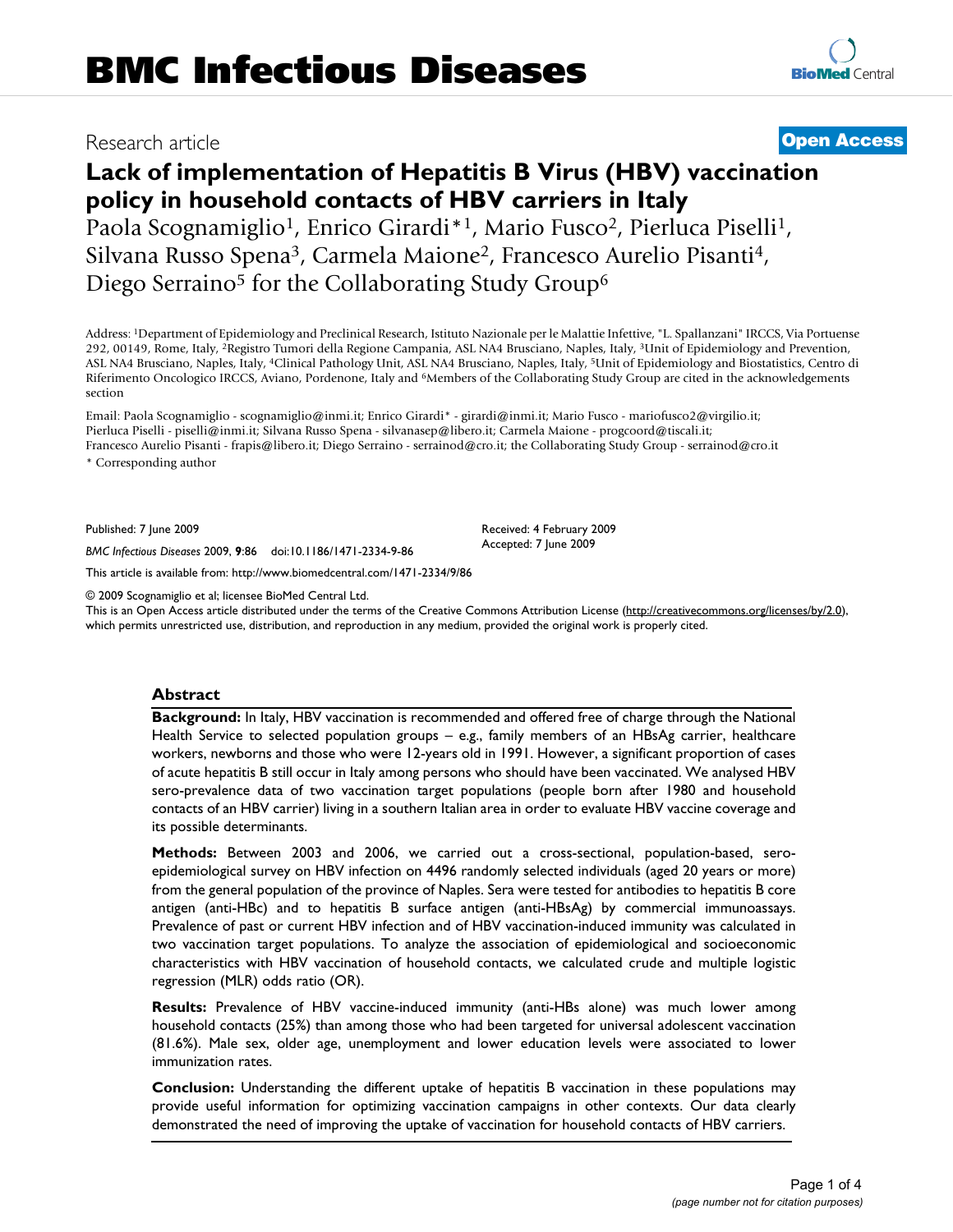# **Background**

In Italy, since 1984 HBV vaccination has been recommended and offered free of charge by the National Health Service to high-risk groups – e.g., family members of HBsAg carriers, healthcare workers. In 1991, vaccination became mandatory for all newborns and for twelve yearold adolescents [[1](#page-3-0)]. According to the Acute Hepatitis National Surveillance System (SEIEVA), the incidence of acute hepatitis B decreased from 5.1 cases per 100,000 persons in 1991 to 1.3 per 100,000 persons in 2005. However, a significant proportion of cases of acute hepatitis B still occur in Italy among persons who should have been vaccinated [\[1\]](#page-3-0).

To provide further insight into missed opportunities for HBV prevention in Italy, we analyzed HBV sero-prevalence data of two target populations for HBV vaccination, i.e., people born after 1980 and household contacts of an HBV carrier, collected in a population-based survey on viral hepatitis infections [\[2\]](#page-3-1). The survey was conducted in the province of Naples, an area of southern Italy with the highest incidence rates of liver cancer in Europe and where about 90% of liver cancers are attributable to infection with hepatitis C virus (HCV) and/or HBV [[3](#page-3-2)].

Aim of this analysis was to compare HBV vaccination coverage between two target populations.

# **Methods**

Between 2003 and 2006, we carried out a cross-sectional, population-based, sero-epidemiological survey on hepatitis virus infections in the province of Naples. Methods of this survey have been previously described in detail [[2](#page-3-1)]. Briefly, 4496 randomly selected individuals (aged 20 years or more), after signing informed consent, donated a blood sample and completed a standardized questionnaire, which included questions on HBV infected households and on HBV vaccination. The study protocol conformed to the 1975 Declaration of Helsinki and had been approved by the CCR Board of Ethics.

Sera were tested for hepatitis B surface antigen (HBsAg) and for antibodies to HBV-core antigen (anti-HBc) using enzyme immunoassays (Cobas Core ll, Roche Diagnostics, Indianapolis, IN, USA); for antibodies to HBV-surface antigen (anti-HBs) by enzyme immunoassays (Anti-HBs Quant EIA II – Roche Diagnostics): samples with a reactivity >10 IU/L were considered positive [\[4\]](#page-3-3).

For the purpose of this analysis, positive results for anti-HBc were considered to indicate past or current HBV infection, while positivity for anti-HBsAg (anti-HBs) only was considered indicative of HBV vaccination-induced immunity. Individuals who tested negative for all HBV serological markers were considered as non immune/non infected.

## *Statistical analysis*

Prevalence of past or current HBV infection and of HBV vaccination-induced immunity was calculated in two vaccination target populations i.e. persons born ≥ 1980 and household contacts of an HBV carrier. To analyze the association of epidemiological and socioeconomic characteristics with HBV vaccination of household contacts, we compared, among those born before 1980, individuals with immune protection with those not immune/not infected. As a measure of association, we calculated odds ratio (OR) and multivariate logistic regression odds ratio (MLR-OR) and their 95% confidence intervals (95% CI). The MLR was adjusted for gender, age, as a priori chosen variables, and for variables significantly associated with immune protection in univariate analysis. We also performed a sensitivity analysis considering as "vaccinated", subjects that reported to have been vaccinated but testing negative for anti-HBs.

To evaluate agreement between vaccination status according to self-report and that obtained from laboratory results, we calculated the percentage of agreement and the kappa (k) statistic. Statistical analyses were performed using SPSS package (version 15.00 SPSS Inc., Chicago, Illinois).

# **Results**

Among 577 study subjects born between 1980 and 1983 who should have been vaccinated at the age of 12 years, the overall prevalence of past or current HBV infection was 3.3%. The prevalence of HBV vaccination-induced immunity was 81.6% (471/577).

Among 247 individuals born before 1980 who reported living with an HBV carrier, the rate of anti-HBs seropositivity was 15.4% (38/247). Excluding 95 subjects with past or current HBV infection, the prevalence of anti-HBs seropositivity among households was 25% (38/152). This proportion was significantly lower than that recorded among those born between 1980 and 1983 ( $p = 0.0000$ ). The overall agreement among these individuals between self-reported and serologic evidence of vaccination was 87.2%, with a k = 0.58 (*p* = 0.0000).

The prevalence of HBV vaccination-induced immunity among not infected household contacts born before 1980 according to socio-demographic characteristics is presented in table [1.](#page-2-0) In the final multiple logistic regression model (including terms for gender, age, education and occupation) socio-economic factors significantly associated with HBV vaccination were female gender, younger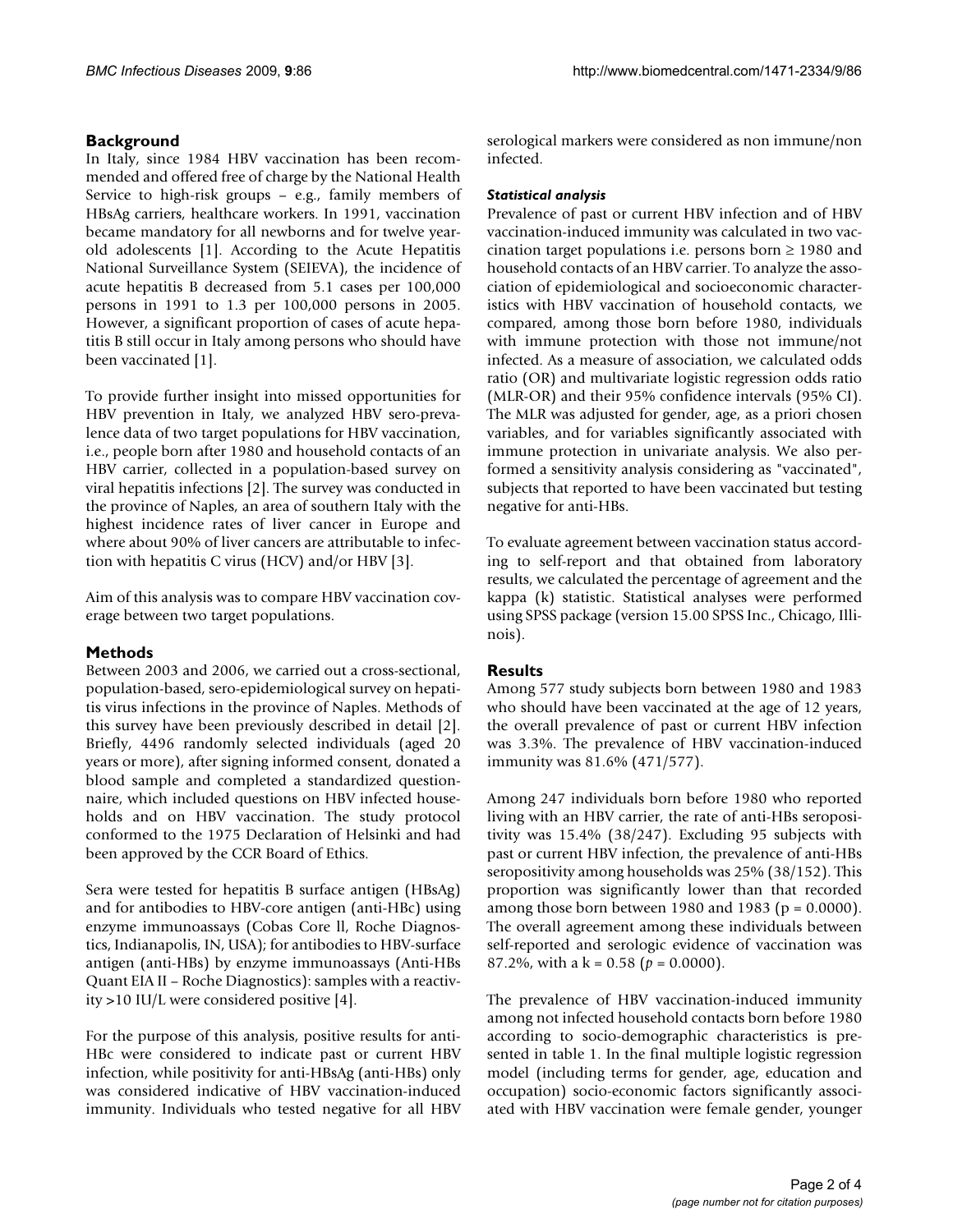| Vaccine-induced immunity <sup>a</sup> |                                   |                               |                     |                              |
|---------------------------------------|-----------------------------------|-------------------------------|---------------------|------------------------------|
|                                       | Not Vaccinated <sup>b</sup> N (%) | Vaccinated <sup>c</sup> N (%) | OR (95% CI)         | MLR-OR <sup>d</sup> (95% CI) |
| Total                                 | 114(75.0)                         | 38 (25.0)                     |                     |                              |
| Gender                                |                                   |                               |                     |                              |
| Male                                  | 47(81.0)                          | 11(19.0)                      |                     |                              |
| Female                                | 67(71.3)                          | 27(28.7)                      | $1.7(0.8-3.8)$      | $2.6$ (1.0-6.6)              |
| Age                                   |                                   |                               |                     |                              |
| for each 10 year increase             |                                   |                               | $0.42(0.40 - 0.45)$ | $0.60(0.38 - 0.87)$          |
| <b>Education</b>                      |                                   |                               |                     |                              |
| $0 - 8$ years                         | 74(81.3)                          | 17(18.7)                      |                     |                              |
| $\geq$ 9 years                        | 40 (65.6)                         | 21(34.4)                      | $2.3$ (1.1-4.8)     | $1.4(0.6-3.3)$               |
| <b>Current employment</b>             |                                   |                               |                     |                              |
| Employed                              | 40 (67.8)                         | 19(32.2)                      |                     |                              |
| Unemployed                            | 10(83.3)                          | 2(16.7)                       | $0.4(0.1-2.1)$      | $0.2(0.0-0.9)$               |
| Student, retired, housewife           | 55 (84.6)                         | 10(15.4)                      | $0.4(0.2-0.9)$      | $0.4(0.1-1.0)$               |
| Unknown                               | 9(56.2)                           | 7(43.8)                       | $1.6(0.5-5.1)$      | $1.3(0.4-4.4)$               |
| <b>Marital status</b>                 |                                   |                               |                     |                              |
| <b>Ever Married</b>                   | 95 (77.2)                         | 28 (22.8)                     |                     |                              |
| Single                                | 14(63.6)                          | 8(36.4)                       | $1.9(0.7-5.1)$      |                              |
| Unknown                               | 5(71.4)                           | 2(28.6)                       | $1.4(0.2 - 7.4)$    |                              |
| Infected family member                |                                   |                               |                     |                              |
| Partner                               | 24(80.0)                          | 6(20.0)                       |                     |                              |
| Parent                                | 26(63.4)                          | 15(36.6)                      | $2.3(0.8-6.9)$      |                              |
| Other                                 | 34 (75.6)                         | 11(24.4)                      | $1.3(0.4 - 4.0)$    |                              |
| Unknown                               | 30(83.3)                          | 6(16.7)                       | $0.8(0.2 - 2.8)$    |                              |

<span id="page-2-0"></span>**Table 1: HB vaccination-induced immunity among not infected households born before 1980 according to socio-demographic characteristics**

a In some items, the sum does not add up to the total because of missing values.

b All markers negative (HBsAg; anti-HBc; anti-HBs)

c Only anti-HBs positive

d Adjusted for gender, age and education and current employment

age and being employed. Sensitivity analysis confirmed these associations (data not shown).

#### **Discussion**

In our study, HBV vaccination coverage significantly differed between two target populations studied in the same geographical area at high HBV prevalence. Vaccine coverage among individuals who should have been vaccinated at the age of 12, in agreement with previous surveys [[5](#page-3-4),[6](#page-3-5)], was quite high (81.6%) although lower than 93.6% coverage measured globally in Italy [[6](#page-3-5)].

In contrast, the prevalence of anti-HBs seropositivity among household contacts of an HBV carrier was 15.4%, reaching 25% if we exclude those already infected, and we found that 46.1% of contacts were still HBV susceptible. Our data are similar to those found in a study in the United Kingdom showing that only 27% of susceptible contacts were immunized [\[7\]](#page-3-6). Understanding the different uptake of HBV vaccination in these two populations may provide useful information for optimizing HBV vaccination campaigns in other contexts.

In vaccination campaign for 12 year-old individuals, vaccine candidates were directly contacted by health districts vaccination units, after identification through lists of residents or lists of school attendees. Moreover a vaccination certificate was required for eighth grade final examination [[5\]](#page-3-4). In contrast, vaccination for household contacts relies on referral to vaccination units of candidates by family physicians or by other health care providers involved in the diagnosis and care of HBV infection. Indeed, there is evidence of a low level of attention on family spread of HBV infection both by many patients and their physicians [[8](#page-3-7)[,9\]](#page-3-8). We could then speculate that active involvement of vaccination units may have been a key factor in promot